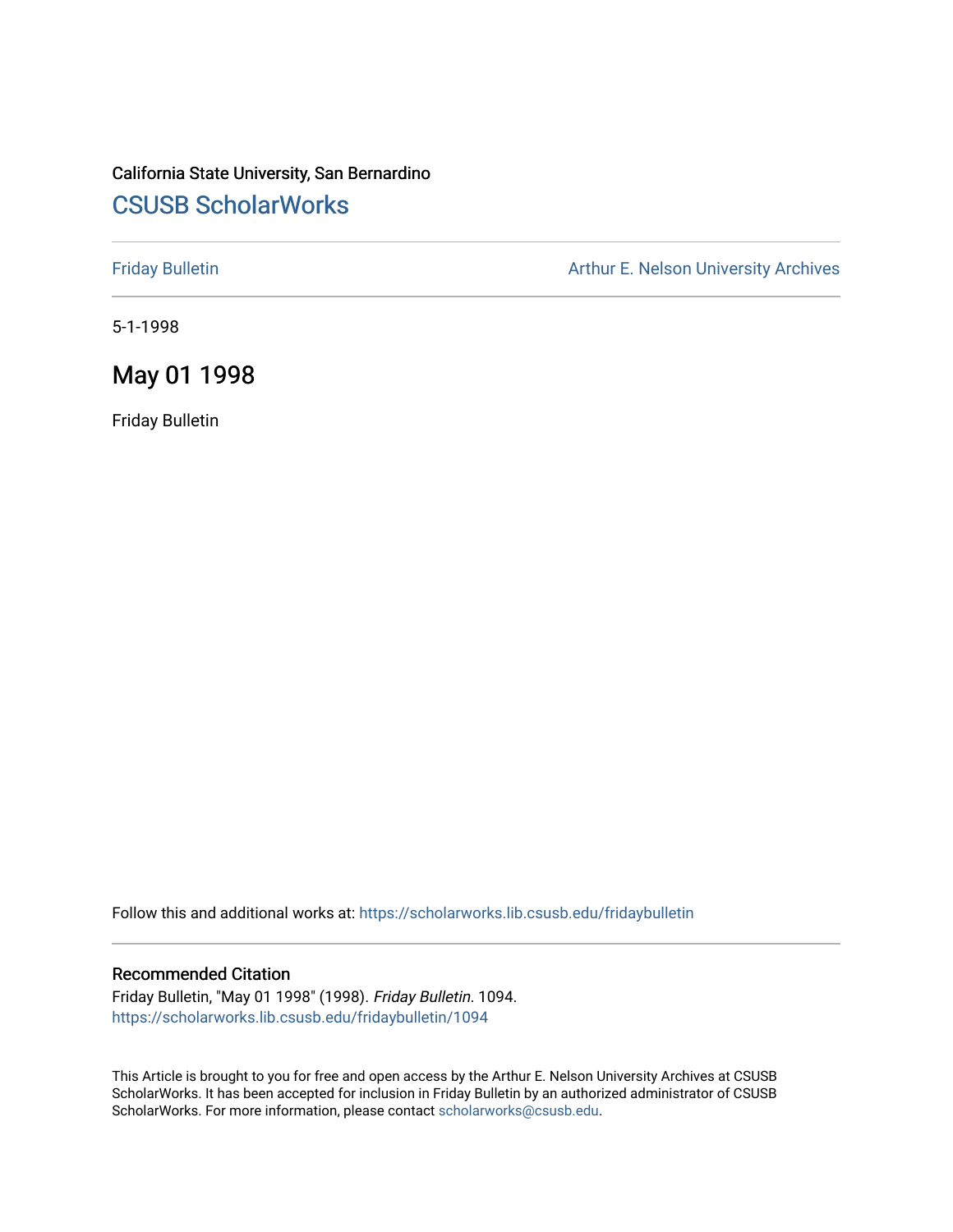News for Faculty and Staff of Cal State, San Bernardino

1. 1

9<br>9 å

LLE

# **CSUSB Stages Another Coup**

Where are the diplomats, emissaries and foreign policy makers of tomorrow going to come from? Harvard? Cambridge? UCLA? '

YBII

Of course they are. And you can probably add Cal State, San Bernardino to the list, too. Beating out 189 of the world's top universities, CSUSB nabbed its second "Outstanding

Delegation" award in three years at the Model United Nations Competition held in New York the week of April 5.

The award, one of six "Outstanding Delegation" honors handed out at the tournament, comes on the heels of wins at two other political competitions, one at UC Berkeley and the other at UCLA. At all three tourneys CSUSB students came away with several outstanding delegate awards as well,

"The strength of our program is in the work ethic and the notion of team," says Ralph Salmi, the advisor for the Model U.N. and Model League of Arab States (MLAS) teams. A professor of political science at CSUSB, Salmi regularly drills the students by having them give speeches in class. The students had to take two difficult exams just to get into the special four-unit course. Salmi says the team's knowledge and diplomatic courtesies often drew praise from faculty and fellow competitors. "At the bottom, diplomacy is all about courtesy."

Against stiff competitors like Georgetown, Penn State, the Free University of Berlin, the University of Natal in South Africa and Westpoint, the U.N. team represented Malaysia and received its award in the General Assembly Hall of the United Nations. The team also won in 1993.

At the MLAS competition, Anthony Adams, an Hesperia resident, was named "Outstanding Chair" in security affairs and elected by a panel of faculty as 1999 secretary general. Matt Milson of Sherman Oaks and Donovan Rinker of San Diego took honorable mention chair awards, Receiving "Outstanding Delegate" honors for Cal State were Saida Baazizi and Abbake Amaira, both from Upland, johnny Lambert of Corona. Frank Hernandez and Kevin Grisham of San Bernardino and Basem Issa of Rancho Cucamonga. Since 1994 the Cal State MLAS team has won all seven of the competitions it has entered. At Berkeley and UCLA the MLAS team represented Saudi Arabia,

# **Are You Ready for Sesame Street Fever?**

A furry red monster, big yellow bird and a blue cookie connoisseur will bring the fever of "Elmo's Coloring Book," a Broadway-style musical, to Cal State, San Bernardino's Coussoulis Arena May 14-17.

Packed with fun lessons taught by the residents of 123 Sesame Street, the show features Professor Art and his Guzzita 200 Machine, which makes the coloring book come to life. Everyone is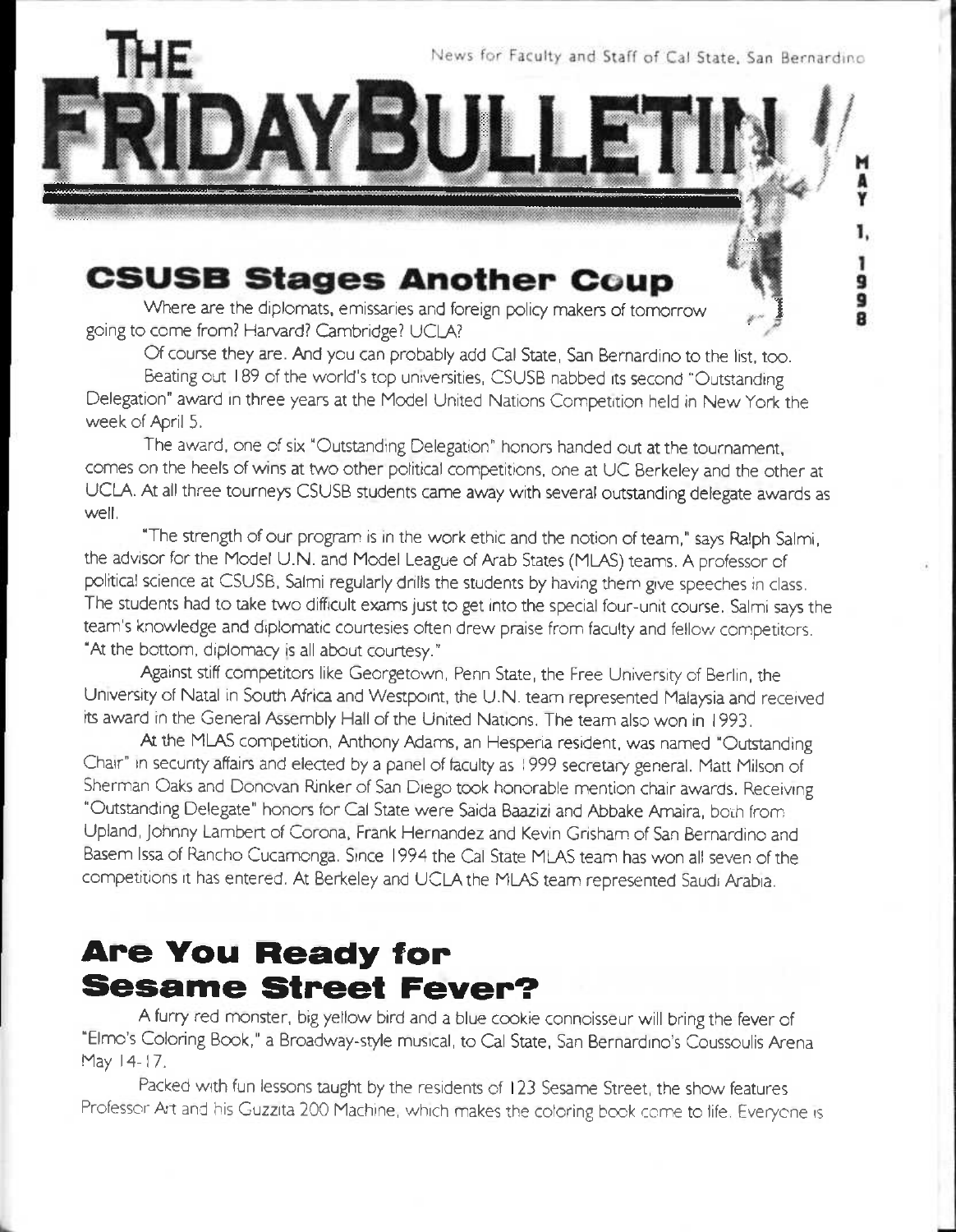

having a perfectly nice time visiting Cleopatra, King Tut and a polar bear named Blanch until someone starts to steal the colors from Guzzita 200. But who?

Sesame Street, now in its 28th season of public television, has attracted more than 34 million faithful fans to its many live productions. This year's shows are estimated to pull in another two million people.

Dates and show times are Thursday, May 14 at 7 p.m., Friday and Saturday, May 15-16 at 10:30 a.m. and 7 p.m., and Sunday, May i7at I and4p.m. Balcony seating is \$10 for adults and \$8.50 for children. Loge seating is \$12.50 for adult and \$11 for children, and Gold Circle seating is \$17. The arena is taking resen/ations for Friday's matinee with \$6 seating for school groups and day care centers.

# **Score Two at Business Games for Master's Students**

Five Cal State M.B.A. students captured two of 14 possible trophies awarded during the International Collegiate Business Game competition which pitted 3 I international teams in contests in mid-April.

Earning first runner-up awards for the Student Stock Market Competition and World Vl-a contest in which graduate students are given simulated market conditions for marketing, production and research and development tasks-are Cal State students Siriwan Athikunsin and Linda Wells of San Bernardino. Rod St, John of Riverside. Makiko Tahahshi of Loma Linda and jeff Aslakson of Hesperia.

Mentored by Sue Greenfeld, a professor of management and director of Cal State's M.B.A. program, the students chose to be a record company, for which they had to develop a business plan, produce an annual report and make an oral presentation to a board of directors. Most of the competition was computer-simulated, Greenfeld says.

"The competition was very challenging, very exhausting, but also very interesting," comments Greenfeld. noting that participants in this 34th annual competition held in San Jose included universities from Finland, Mexico. Canada, Massachusetts, Rhode Island, Illinois, Idaho, Oklahoma. Oregon, Arizona and California.

This is the first time Cal State, San Bernardino has entered the contest. Expenses were covered in part through sponsorships from Enterprise Rent-A-Car and Avis, Greenfeld says.

# **The Bulletin Board**

## *Education Professors named Associate Deans*

Iris Riggs and Dwight Sweeney, both associate professors in the School of Education, have been named associate deans for the school.

Riggs joined the CSUSB faculty in 1988 after receiving her Ph.D. and M.S. in curriculum and instruction from Kansas State University. She teaches in the multiple subjects credential programs and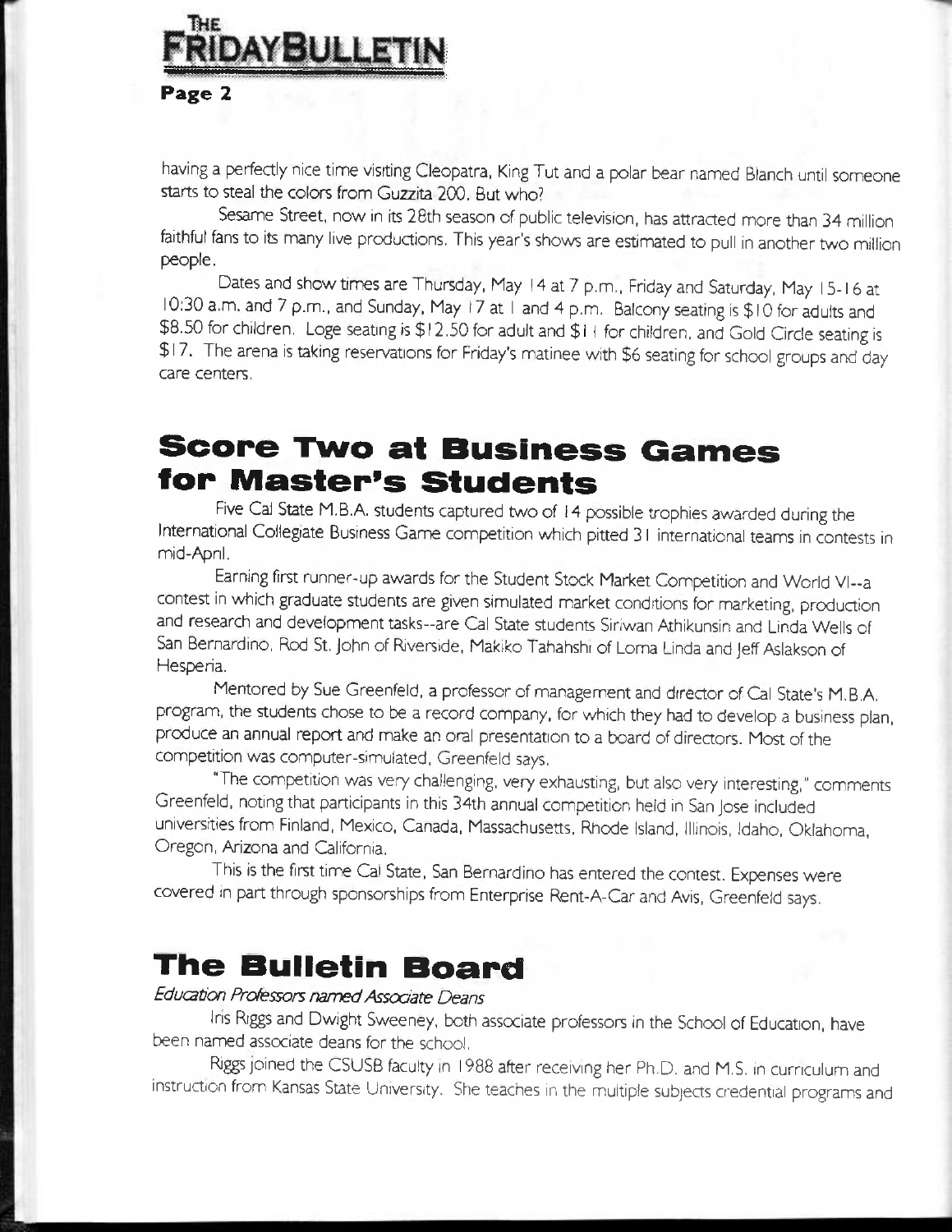

also serves as co-director of an *NSF* funded project to facilitate elementary teachers' use of sheltered strategies in activity-based science. Most recently, Riggs co-authored Inland Empire Beginning Teacher Support and Assessment, a state-funded induction program in which she serves on the development and training team.

Sweeney has been a part of the Cal State faculty since 1990. Teaching in the educational psychology department, Sweeney is also the director of the University Center for Developmental Disabilities. His most recent publication, Focus on Autism and Other Developmental Disabilities, which is still in press, is an overview of medications commonly used to treat behavioral disorders associated with pervasive developmental disabilities.

### *Taking Notice*

CSUSB will host its Fifth Annual African/African American Graduating Students Recognition Ceremony on Friday, June 5 at 6 p.m. in the Student Union Events Center. Soraya Moore Coley, dean and professor of human services at the School of Human Development and Community Services at Cal State, Fullerton, will be the keynote speaker for the evening.

The evening will include cultural celebrations and a light buffet dinner. Tickets are \$ 10 per person and can be purchased at the ASI box office. For more information or for those interested in sponsoring a graduating student or placing an advertisement in our souvenir book, call Cynthia Black-Turner, Ext. 5500, or Aminia Diop at Ext, 7260. The event is sponsored by the CSUSB Black Faculty and Staff Association, Afrikan Student AJIiance, the University Diversity Committee and ASI.

# **Personnel**

#### *Community Service*

Dale West and Karen Logue (Human Resources) presented to the Compensation Administration Committee of UC Davis, the CSU's performance-based pay system. Those attending the event were UC personnel. The invitation came following Logue's article for the American Compensation journal.

In February Marsha Shanteler (Faculty Senate Office) served as a judge for District I of the Golden West Region, reviewing applications for the Soroptimist Youth Citizenship Award.

# **Calendar**

### Friday, May 1

#### *Talk.*

The Global Sweatshop," by Kim Miyoshi of Global Exchange. Concerns about workers' treatment in the clothing business worldwide. 1:30-3 p.m.. Student Union Events Center. Free. Ext. 5545.

### **Friday, May 1**

#### *Music.*

CSUSB Symphonic Band, Rob Dunham, conductor. Includes performance of "Festival Overture" by